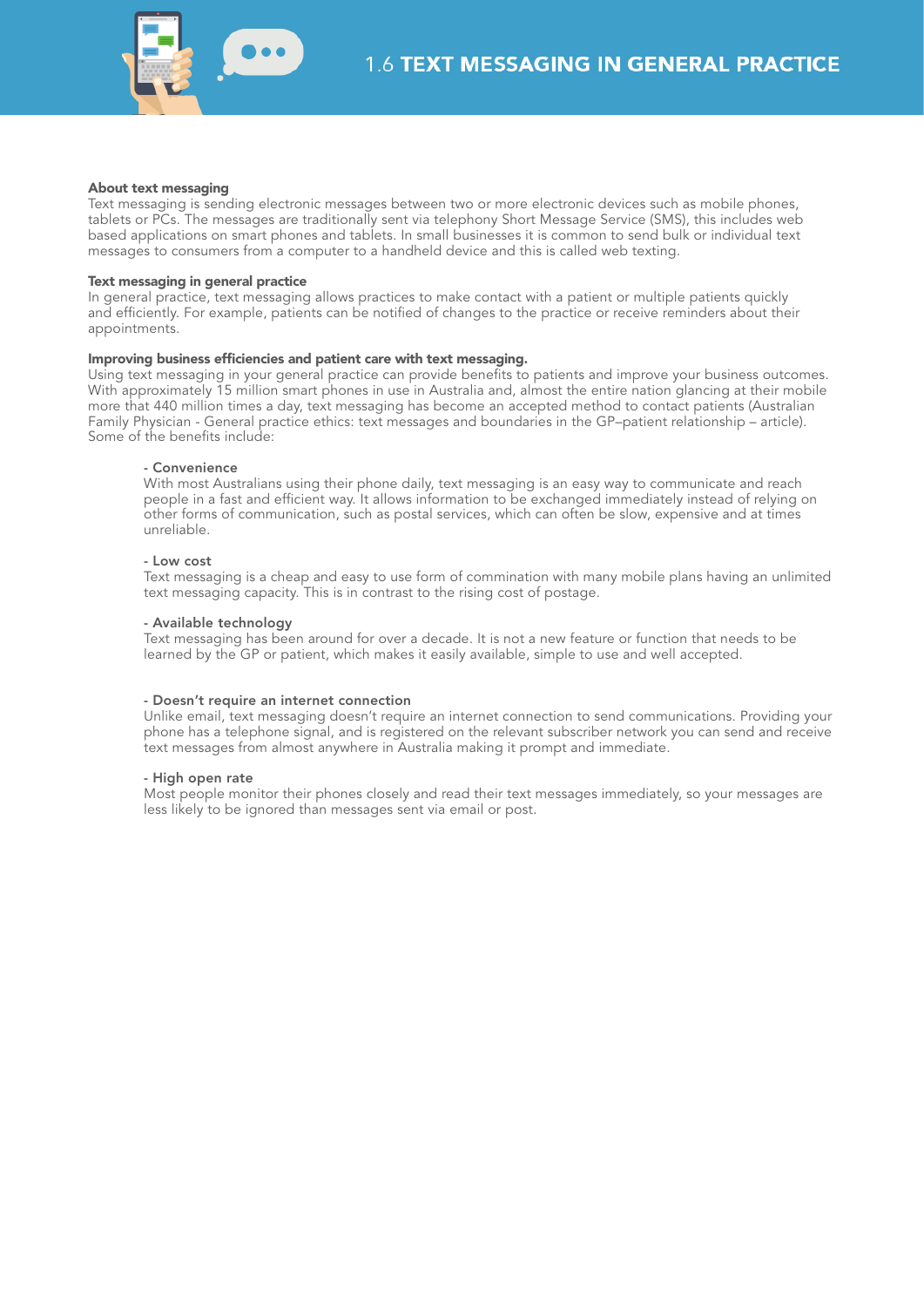

## Text messaging: A guide for general practice

Despite its many benefits, there are certain issues and risks you need to be aware of before using it as a way to communicate with your patients. For example, whilst the Telecommunications (Interception and Access) Act 1979 'prohibits the interception of communications passing over a telecommunications system and access to stored communications' text messages are an unencrypted form of communication and it is, therefore, the practice's responsibility to ensure that private and sensitive information about the patient is not routinely disclosed via a text message. In addition, patient privacy and confidentiality needs to be protected in accordance with the Australian Privacy Principles (APPs). To mitigate the risks associated with text messaging and to ensure you conform with relevant legislation:

- Routinely confirm the patient's mobile number(s) in their health record
- Record clearly in the patient record consent or refusal to receive text messages.
- For routine text messaging utilise a practice dedicated mobile phone or web subscription.
- Recognise that text messaging by its nature may be perceived by some patients to be more informal than a phone call or letter from the practice.
- Recognise that using a personal mobile number to send messages may interfere with or compromise your personal life and privacy. Once a provider has broadcast their mobile number its subsequent dissemination cannot be controlled or restricted. Patients could pass it on to other patients of your clinic or to anyone else for that matter.
- Consider equity issues. Text messaging certain or select patients may result in disparities in health care delivery. It may be a disadvantage to patients who don't have a mobile phone. Protocols regarding communications and information handling may need to take this into consideration.
- Avoid 'text speak' when text messaging patients as a text message from a practice will be regarded to be a professional communication and can pose an issue if patients confuse the abbreviated text language and interpret it incorrectly. This may particularly apply to patients where English is a second language.
- View any text messages sent and received as part of the patient's medical record. The fact that a text message was sent to a patient and its contents should be recorded in the patients' health record, including the date and time the message was sent or received.

phone has a telephone signal, and is registered on the relevant subscriber network you can send and receive text messages from almost anywhere in Australia making it prompt and immediate.

## Is text messaging right for your practice? Things to consider:

When deciding if you would like to communicate with patients via text message, there are a number of things that need to be considered to balance the benefits of this form of communication with potential risks. As suggested above, it is important for practices to develop policies supporting the responsible use of text massaging. The policies should clarify when it is appropriate for GPs to send a text message to their patients and for what reasons. The list below provides a summary of some of the considerations when deciding to use text messaging. This list is not exhaustive and may not include considerations unique to your specific business needs. This list is not simply a check list, but should promote thought and discussion to help you determine whether the use of text messaging has an acceptable level of risk for both the practice and patients.:

- My practice has a policy on the responsible use of text messaging
- My practice has a protocol on how text messages are included in patient electronic health records.
- My practice has a protocol on how consent or refusal is obtained and documented for patients for text messaging
- My practice makes checks to verify the patient's mobile telephone number(s) is up to date and accurate.
- My practice is aware of my obligations under the Privacy Act /Australian Privacy Principles to ensure that our patient's privacy is protected.
- My practice is aware that text messaging is an unencrypted form of communication and any information communicated can be intercepted.
- When using text messaging the practice is aware that communicating identifiable patient information can breach privacy and confidentiality laws if intercepted or accessed by the wrong person.